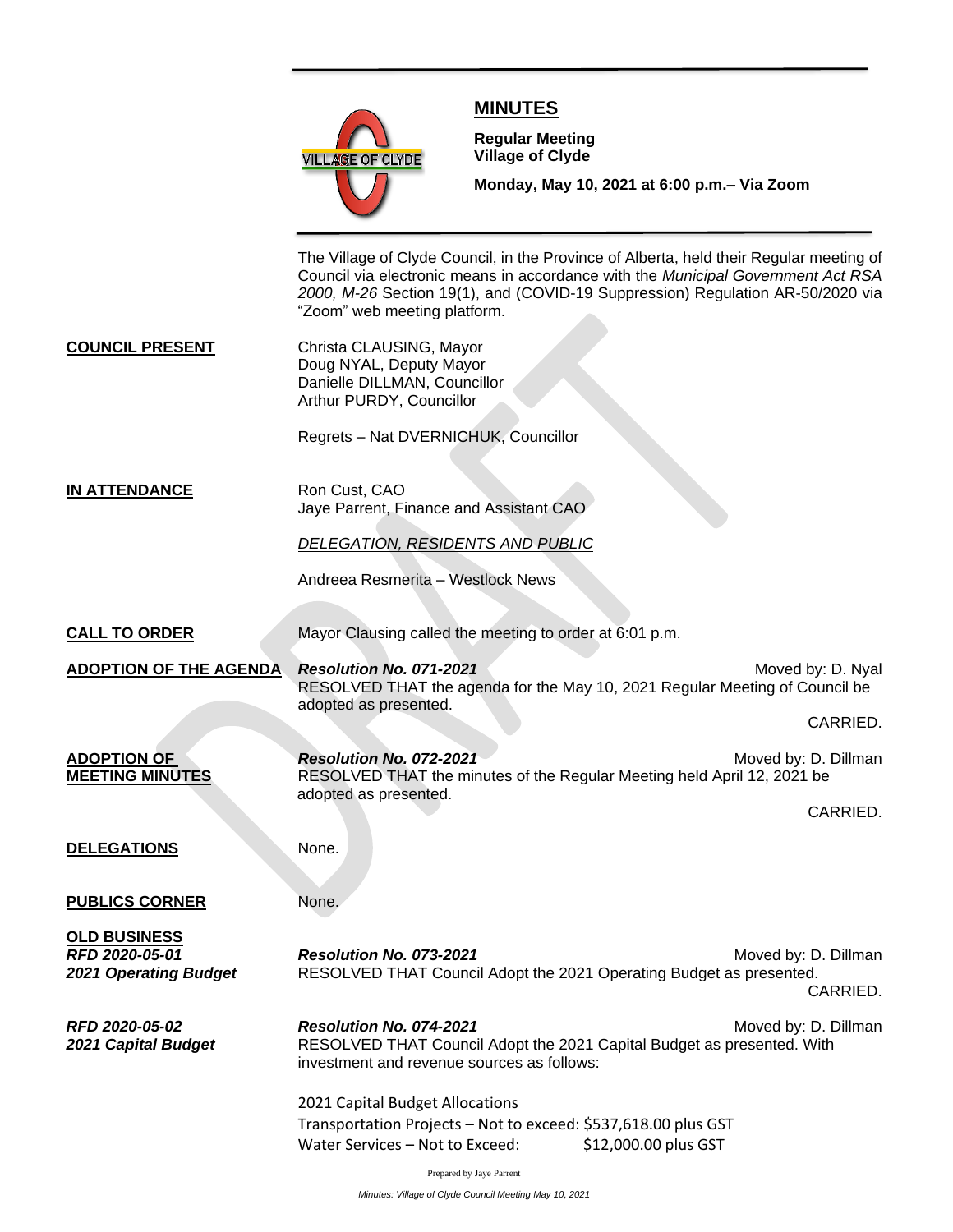| Total 2021 Capital Expenditure - | \$1,216,868.00 plus GST |
|----------------------------------|-------------------------|
| Lagoon - Not to Exceed:          | \$667,250.00 plus GST   |

Sources for Funding of 2021 Capital Projects: Deferred MSI Capital Grants 2017-2020 \$249,104.00 2021 MSI and BMTG Allocation \$199,400.00 2021 Federal Gas Tax Allocation \$50,000.00 2021 Municipal Stimulus Program \$51,114.00 2021 Municipal Water/Wastewater Grant\$500,250.00 Transfer from Capital Reserve \$167,000.00 **Total for 2021 Capital Funding \$1,216,868.00**

CARRIED.

#### **NEW BUSINESS**

**Report on Peace Officer CRESOLUTION No. 075-2021** Moved by: A. Purdy *Activities for March 2021* RESOLVED THAT Council accept the report on Peace Officer Activities for March 2021 as presented.

CARRIED,

**2021 Rates of Taxation Resolution No. 076-2021** Moved by: D. Nyal *And Unpaid Tax Penalty* RESOLVED THAT Council complete first reading of the Village of Clyde Rates of *Bylaw 2021* Taxation and Unpaid Tax Penalty Bylaw for the Year 2021 Bylaw No. 2021-05-01. CARRIED.

### **Resolution No. 077-2021** Moved by: D. Nyal RESOLVED THAT Council complete second reading of the Village of Clyde Rates of Taxation and Unpaid Tax Penalty Bylaw for the Year 2021 Bylaw No. 2021-05-01. CARRIED.

**Resolution No. 078-2021** Moved by: D. Nyal RESOLVED THAT Council has unanimous consent for third reading of the Village of Clyde Rates of Taxation and Unpaid Tax Penalty Bylaw for the Year 2021 Bylaw No. 2021-05-01.

CARRIED UNANIMOUSLY.

### **Resolution No. 079-2021** Moved by: D. Dillman RESOLVED THAT Council complete third and final reading of the Village of Clyde Rates of Taxation and Unpaid Tax Penalty Bylaw for the Year 2021 Bylaw No. 2021-05-01.

CARRIED.

*Municipal Development* **Resolution No. 080-2021** Moved by: D. Nyal **Plan Proposal** RESOLVED THAT Council accept the verbal report on the Municipal Development Plan Proposal provided by Municipal Planning Services as information and direct Administration to proceed with the proposal to create the Municipal Development

CARRIED.

# **CLOSED SESSION Resolution No. 081-2021 Resolution No. 081-2021** Moved by: D. Nyal

RESOLVED THAT Village of Clyde Council enter into to Closed Session under FOIP Section 16(1) Contract Negotiations – Potential for Loss of Gain of a Third Party regarding the Westlock Regional Water Services Commission Administrative Center Contract Proposal at 6:22 pm. CARRIED.

Plan and Land Use Bylaw as brought forward in the report.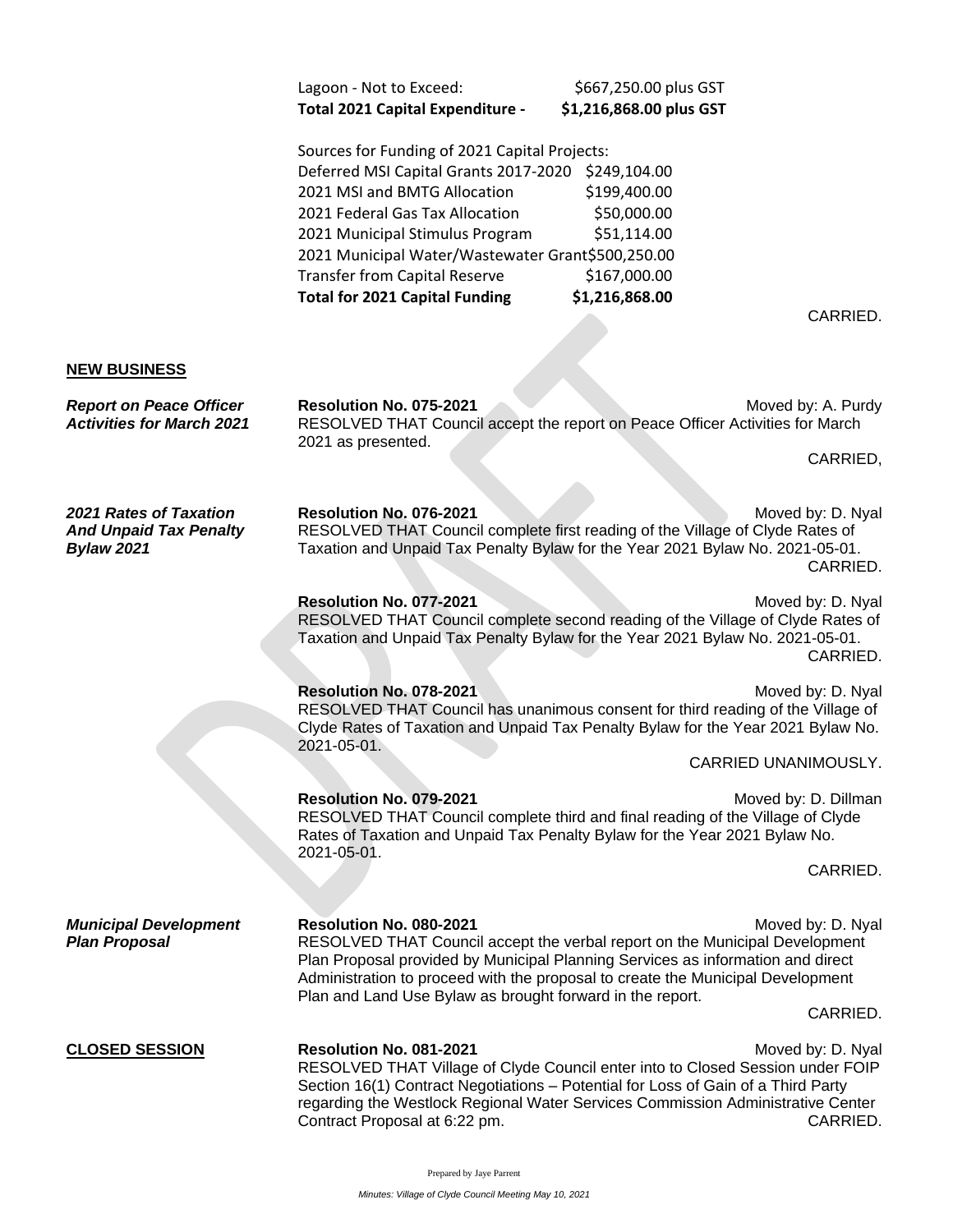|                                                           | Resolution No. 082-2021<br>RESOLVED THAT Village of Clyde Council return to an open meeting at 6:46 pm.                                                                                                                                                                                                                                                       | Moved by: D. Nyal<br>CARRIED. |
|-----------------------------------------------------------|---------------------------------------------------------------------------------------------------------------------------------------------------------------------------------------------------------------------------------------------------------------------------------------------------------------------------------------------------------------|-------------------------------|
|                                                           | Resolution No. 083-2021<br>RESOLVED THAT Council direct Administration to speak with the Westlock<br>Regional Water Services Commission Manager regarding the negotiations of the<br>Administrative Center Contract for 2022 to 2026.                                                                                                                         | Moved by: D. Nyal             |
|                                                           |                                                                                                                                                                                                                                                                                                                                                               | CARRIED.                      |
| <b>FINANCIALS</b>                                         | Resolution No. 084-2021<br>RESOLVED THAT Council accept the April 2021 Bank Reconciliation, April 2021<br>accounts payable Cheque list and April 30, 2021 Year to Date Trial Balance as<br>presented.                                                                                                                                                         | Moved by: D. Dillman          |
|                                                           |                                                                                                                                                                                                                                                                                                                                                               | CARRIED.                      |
| <b>CAO REPORTS</b>                                        | Resolution No. 085-2021<br>RESOLVED THAT Council accept the CAO Verbal Report for April 2021 as<br>presented.                                                                                                                                                                                                                                                 | Moved by: D. Dillman          |
|                                                           |                                                                                                                                                                                                                                                                                                                                                               | <b>CARRIED</b>                |
|                                                           | Resolution No. 086-2021<br>RESOLVED THAT Council direct Administration to purchase a video surveillance<br>camera and signage to aid in the monitoring illegal dumping at the Village of Clyde                                                                                                                                                                | Moved by: A. Purdy            |
|                                                           | Compost Pile.                                                                                                                                                                                                                                                                                                                                                 | <b>CARRIED</b>                |
| <b>COUNCIL REPORTS</b><br><b>Mayor Clausing</b>           | Westlock and District FCSS - Next meeting is May 12, 2021.<br>Joint Services/Regional Collaboration Committee - Next meeting is May 11, 2021<br>Inter Collaborative Framework Committee - Nothing to report, no meeting held.<br>Municipal Planning Commission - Nothing to report, no meeting held.<br>Technical Committee - Meeting was held on May 7, 2021 |                               |
| Deputy Mayor Nyal                                         | Clyde and District Agricultural Society - Nothing to report, no meeting held.<br>Homeland Housing Board - Next meeting is scheduled in two weeks.<br>Westlock and Area Crime Coalition - Next meeting is May 19, 2021.                                                                                                                                        |                               |
| <b>Councillor Purdy</b>                                   | Westlock Regional Waste Management - Nothing to report due to technological<br>issues.                                                                                                                                                                                                                                                                        |                               |
| <b>Councillor Dillman</b>                                 | Emergency, Fire and Village of Clyde - Next meeting is May 25, 2021 at 5:30 pm.<br>Westlock Regional Water Services Commission - Next meeting is April 13, 2021.                                                                                                                                                                                              |                               |
|                                                           | Resolution No. 087-2021<br>RESOLVED THAT Council accept the Council reports as presented.                                                                                                                                                                                                                                                                     | Moved by: A. Purdy            |
|                                                           |                                                                                                                                                                                                                                                                                                                                                               | CARRIED.                      |
| <b>MEETINGS AND ITEMS</b><br><b>FORTHCOMING</b>           | Tri-Council Meeting - May 12, 2021<br>Policy and Priorities Committee - May 17, 2021<br>Emergency, Fire and Village of Clyde Safety Committee - May 25, 2021                                                                                                                                                                                                  |                               |
| <b>COUNCIL AGENDA AND</b><br><b>REQUEST FOR DECISIONS</b> | None.                                                                                                                                                                                                                                                                                                                                                         |                               |
| <b>CORRESPONDENCE</b>                                     | Resolution No. 088-2021<br>RESOLVED THAT Council accept the correspondence as presented which includes;                                                                                                                                                                                                                                                       | Moved by: D. Nyal             |

Prepared by Jaye Parrent